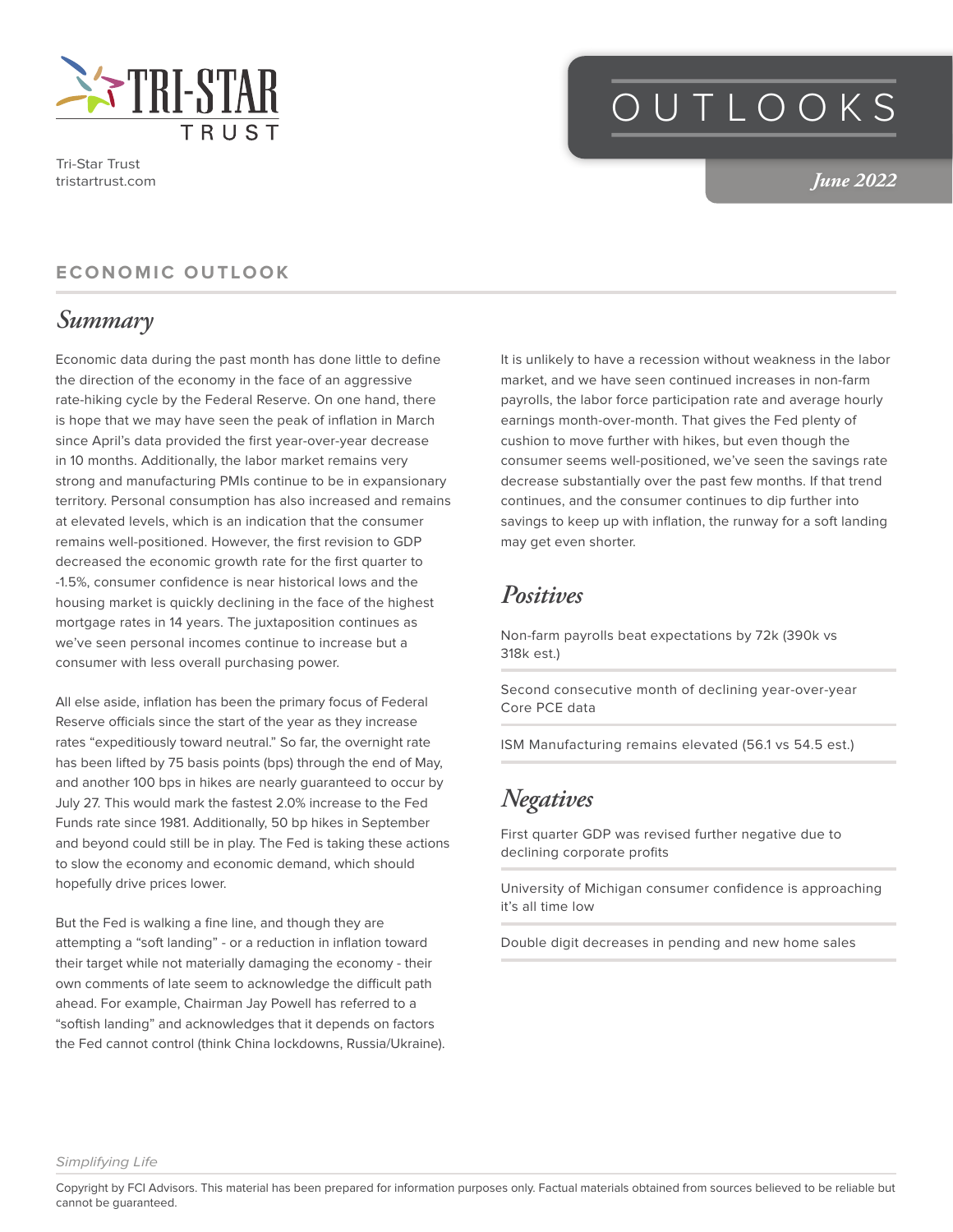

Tri-Star Trust tristartrust.com

# OUTLOOKS

*June 2022*

#### **EQUITY OUTLOOK**

#### *Summary*

Volatility continued throughout the month of May. The S&P 500 nearly roamed into bear market territory mid-month closing down 18.7% from the early January high of 4,796.56. Equities rallied late in the month and the S&P 500 finished flat on a price basis, up .22 points. This was particularly impressive considering the index had fallen 5.6% at its low point on May 19. Growth stocks continue to be challenged more than value. The Russell 1000 Growth Index fell 2.4% while the Russell 1000 Value Index rose 1.9%, on a total return basis.

The recent selloff in equities began with weakness in higher valuation and high momentum stocks. In recent weeks, selling spread to include higher quality, more traditionally resilient companies. With earnings season mostly in the books, any sign of weakness or uncertain guidance has largely been punished by investors, regardless of style.

While the strength in late May was welcome and may signal a market bottom was established, volatility will still quite likely persist throughout the summer. Many of the factors contributing to the market weakness remain problematic but there is some evidence of progress. The battle in Ukraine has shifted but the ultimate resolution remains unclear. Covid lockdowns in China have further stressed supply chains but the country is beginning to remove the lockdowns and open back up. Inflation in the U.S. may have officially peaked, with several prognosticators making this their new base case. The question

now becomes how long it will take for inflation to moderate to a comfortable level for both the Fed's Open Market Committee (FOMC) and the markets.

We believe the higher quality companies that have been unfairly discounted by the markets present an attractive opportunity for long-term investors. Capital market waters will eventually calm and those willing to invest in equities should be rewarded for their patience.

#### *Positives*

Peak inflation

Corporate balance sheets

### *Negatives*

Consumer sentiment

Supply chain and labor shortages

## *Unknowns*

Fed piloting challenges